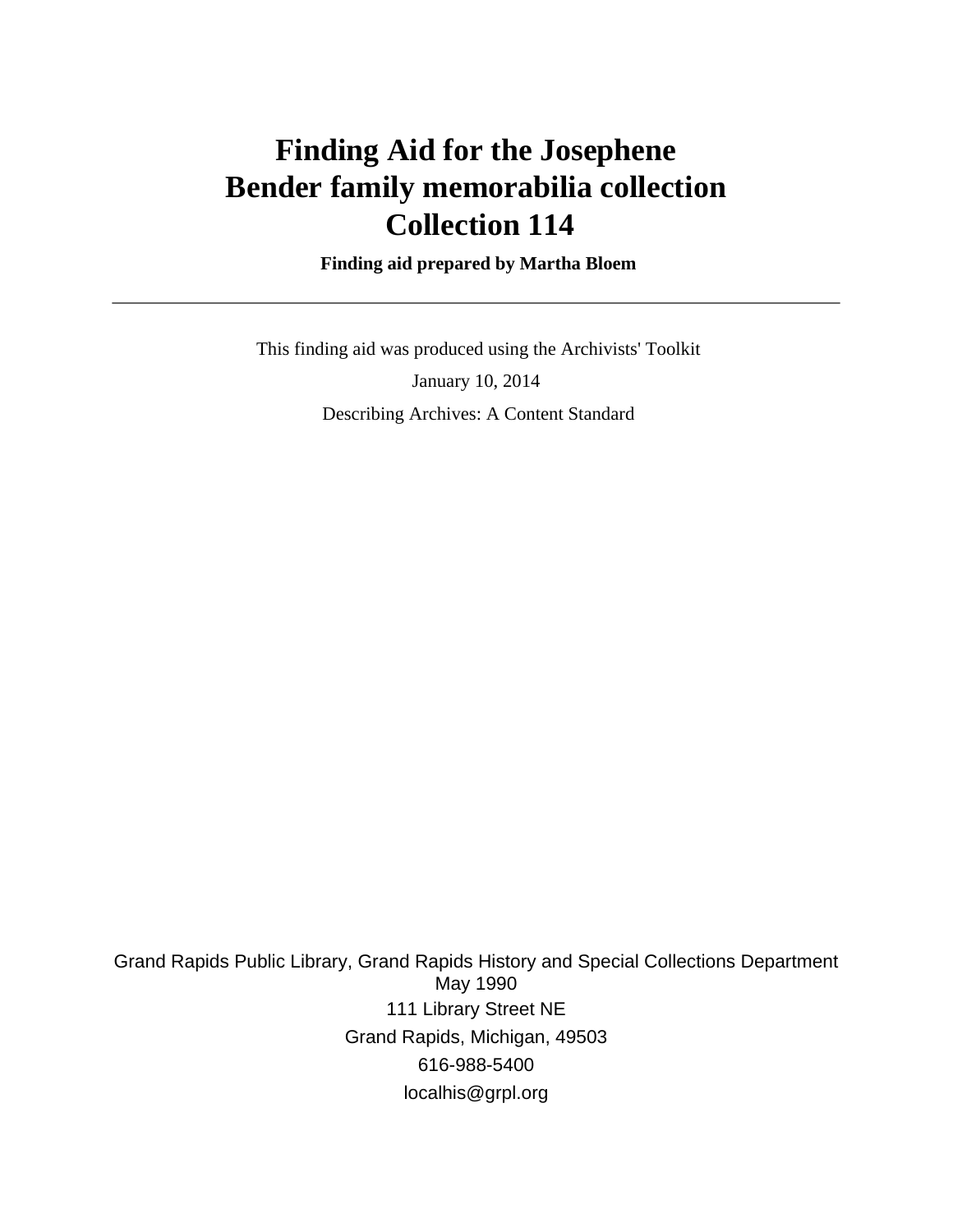# **Table of Contents**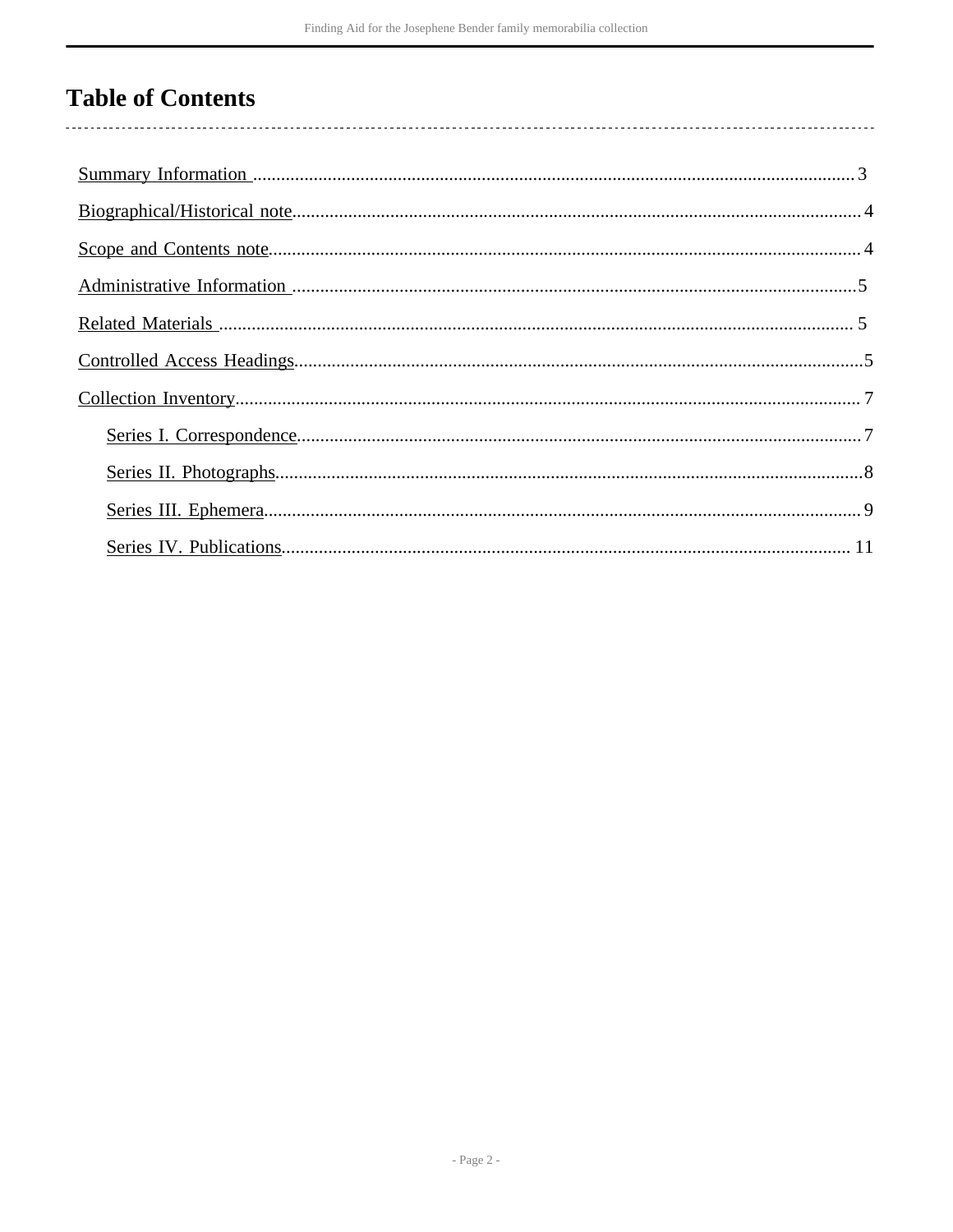# <span id="page-2-0"></span>**Summary Information**

...................................

| <b>Repository</b> | Grand Rapids Public Library, Grand Rapids History and Special<br><b>Collections Department</b>                                                                                                                                                                                                                                                                                                                                                                                                                                                                                                                                                                                                                                                             |
|-------------------|------------------------------------------------------------------------------------------------------------------------------------------------------------------------------------------------------------------------------------------------------------------------------------------------------------------------------------------------------------------------------------------------------------------------------------------------------------------------------------------------------------------------------------------------------------------------------------------------------------------------------------------------------------------------------------------------------------------------------------------------------------|
| <b>Creator</b>    | Bender, Josephene, 1894-1996                                                                                                                                                                                                                                                                                                                                                                                                                                                                                                                                                                                                                                                                                                                               |
| <b>Title</b>      | Josephene Bender family memorabilia collection                                                                                                                                                                                                                                                                                                                                                                                                                                                                                                                                                                                                                                                                                                             |
| Date [inclusive]  | 1862-1980, n.d.                                                                                                                                                                                                                                                                                                                                                                                                                                                                                                                                                                                                                                                                                                                                            |
| <b>Extent</b>     | 2.75 Linear feet Five boxes                                                                                                                                                                                                                                                                                                                                                                                                                                                                                                                                                                                                                                                                                                                                |
| Language          | English                                                                                                                                                                                                                                                                                                                                                                                                                                                                                                                                                                                                                                                                                                                                                    |
| <b>Abstract</b>   | Josephene Bender (1894-1996) was a lifelong resident of Grand<br>Rapids, Michigan. This collection contains correspondence, photos and<br>memorabilia from the Bender family, dating from 1862 to 1980. Of<br>special interest is the 1862-1864 correspondence written by Theodore<br>Knapp, who served in the Confederate Army. Also included are images<br>of Great Britain during World War I, including photos of Civil Engineer<br>and former Grand Rapids resident Zac Ellis Knapp giving a factory<br>facilities tour to the King and other Royal Family members in 1918.<br>Images of a family trip to Buffalo for the Pan Am Exposition are included.<br>The collection also contains family genealogy and a history of the Kent<br>Country Club. |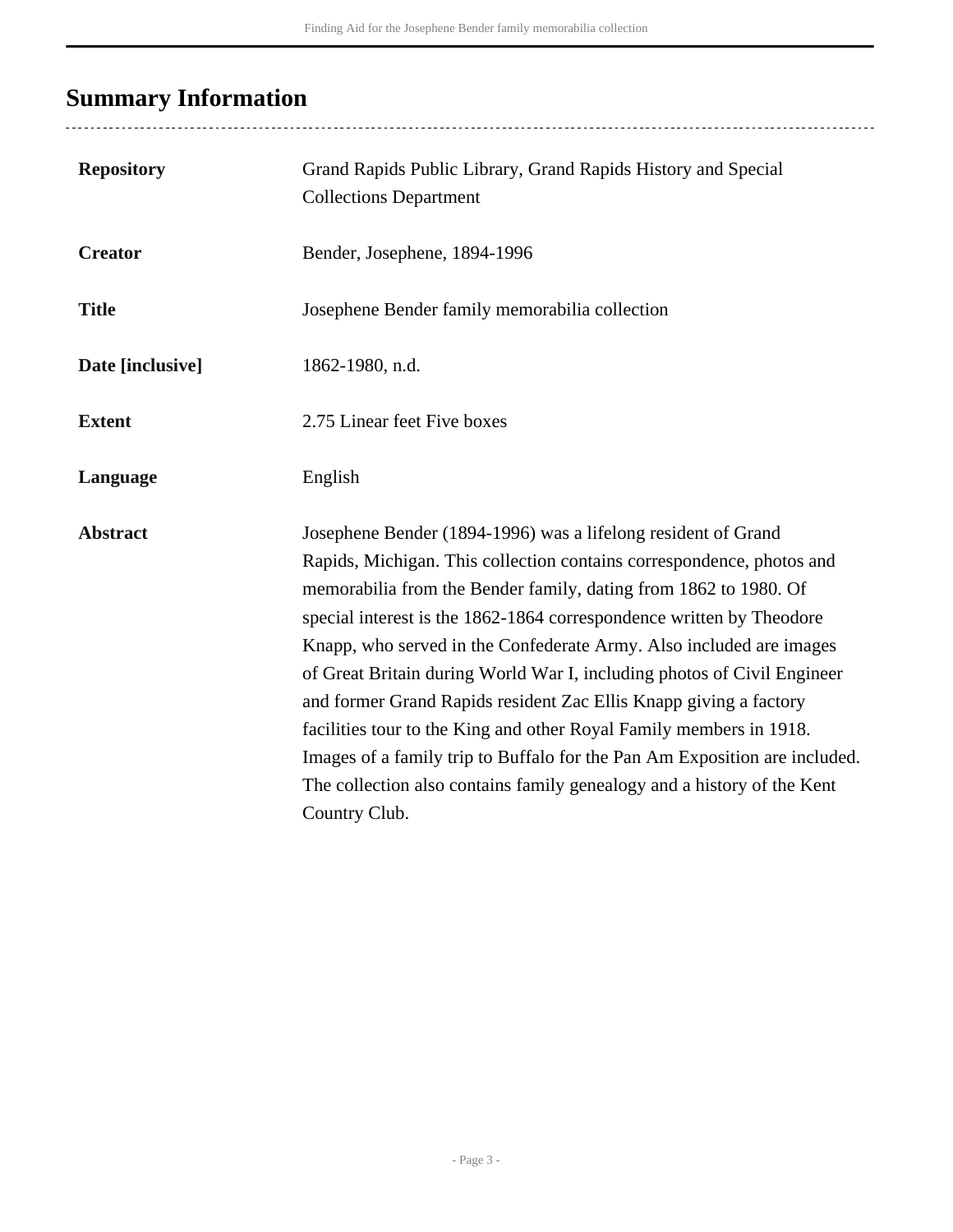# <span id="page-3-0"></span>**Biographical/Historical note**

A lifelong resident of Grand Rapids, Josephene Bender (1894-1996), was the daughter of Charles H. Bender and Sallie Knapp. Bender began her school career at Wealthy Street Public School. She remained there only a year, entering Miss Moffett's private school, located on Jefferson Ave. Bender graduated from Grand Rapids Central High School in 1912. She then attended Vassar College, graduating in 1916. Upon her return to Grand Rapids, Bender enrolled at McLauglin's Business College, where she learned shorthand, typing and bookkeeping. Miss Bender had a lifelong interest in the theater, in 1927 she was one of the founders of the Grand Rapids Civic Players, later to become the Grand Rapids Civic Theatre. In 1939 she became the Business Manager for the Civic Theatre, a position she held for the next ten years.

Bender was also an avid golfer. Her father was one of the founders of the Kent Country Club, and she began playing golf at the age of twelve. She won the city championship in 1928 and 1933. Bender played in many tournaments around the state, and was involved in forming the Western Michigan, State and other golf associations. More recently, Bender wrote the history of the Kent Country Club.

Bender was also one of the organizers of the Grand Rapids Junior League. She served as president in 1927-28. In addition to all these activities, she was a member of the Butterworth Hospital Diet Kitchen Guild, for many years.

For more biographical information on Josephene Bender and her family see the Michigan Room's Portrait and Biographical file. For further information on her father, Charles, Henry Bender, see also the Grand Rapids Public Library's manuscript collection #24.

# <span id="page-3-1"></span>**Scope and Contents note**

The collection contains family photographs, correspondence, and memorabilia (1862-1980), collected by Josephene Bender. Items of interest in the collection are:

Correspondence between Knapp and his wife Nancy Ellis Knapp, 1862-64. These letters are unique because the Knapps, living in the South during the Civil War, provide information about civilian life in the towns and military life in the camps. Also in the series are copies of letters to and from Charles Bender, (1917, 1923). The Photograph series depict the British Royal Family (1918), and Bender family members. In the publication series is a scrapbook of photos of women working in a British factory during WWI. These British photos were collected by Zac Ellis Knapp, who worked in England, and conducted the tour of the factory for the Royal Family. Also of interest in the photograph series is a picture of Benjamin Hanchett's railway car "The Honolulu."

The originals of the "April Fools" letters are in manuscript collection #24.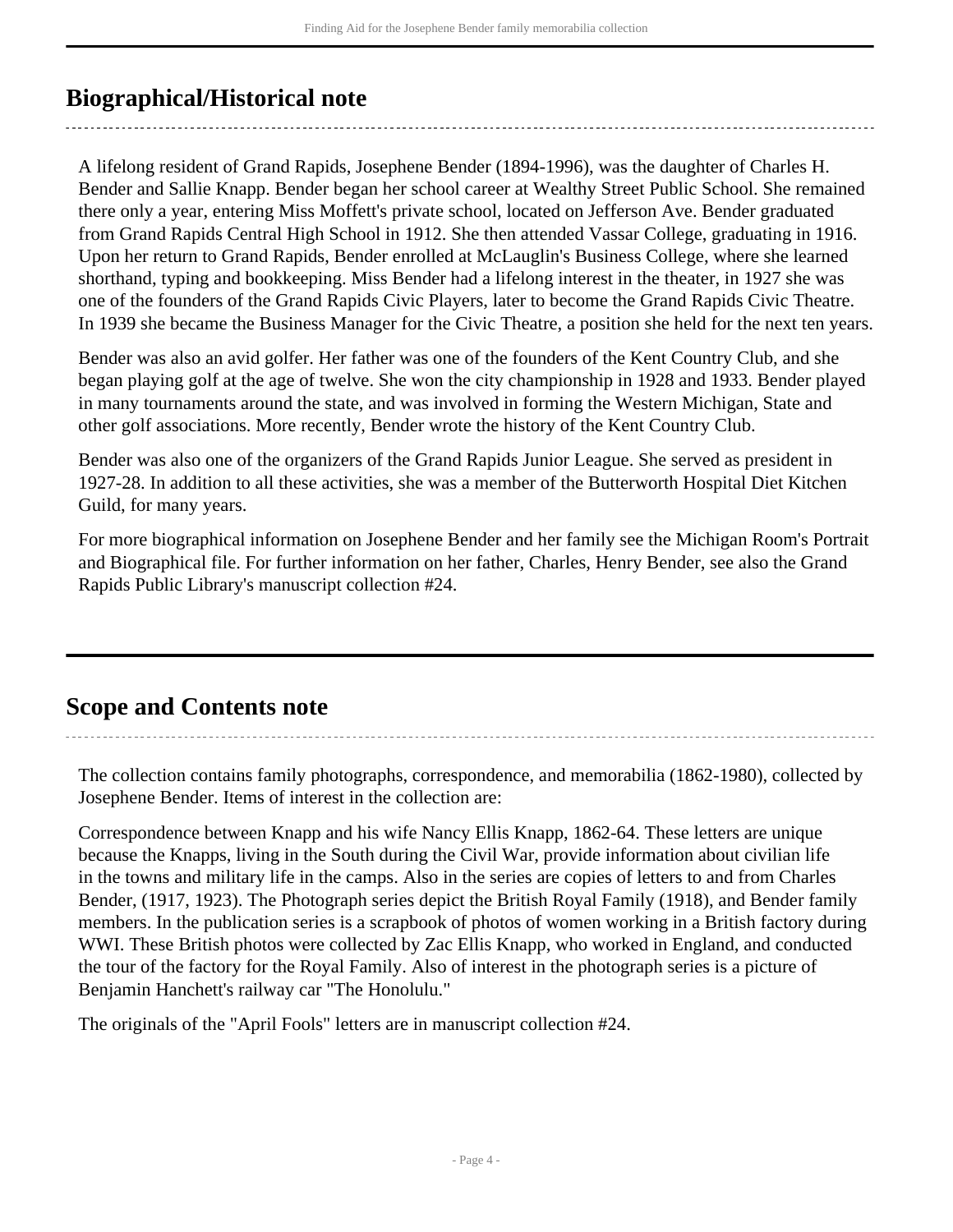# <span id="page-4-0"></span>**Administrative Information**

## **Publication Information**

Grand Rapids Public Library, Grand Rapids History and Special Collections Department May 1990

## **Immediate Source of Acquisition note**

Josephene Bender, 1983-1984, no accession number

## <span id="page-4-1"></span>**Related Materials**

### **Related Archival Materials note**

Coll. 024, Charles H. Bender Correspondence.

Coll. 216, GRPL Ephemera Collection, under Clubs, includes another copy of Josephene Bender's history of the Kent County Club organization. Another copy is housed with Coll. 328.

Coll. 216-8 Has: Grand Rapids Civic Theatre, 1925-1945, which includes an image of Josephene Bender.

## <span id="page-4-2"></span>**Controlled Access Headings**

**Corporate Name(s)**

• Kent Country Club. (Grand Rapids, Mich.)

### **Family Name(s)**

- Bender
- Ellis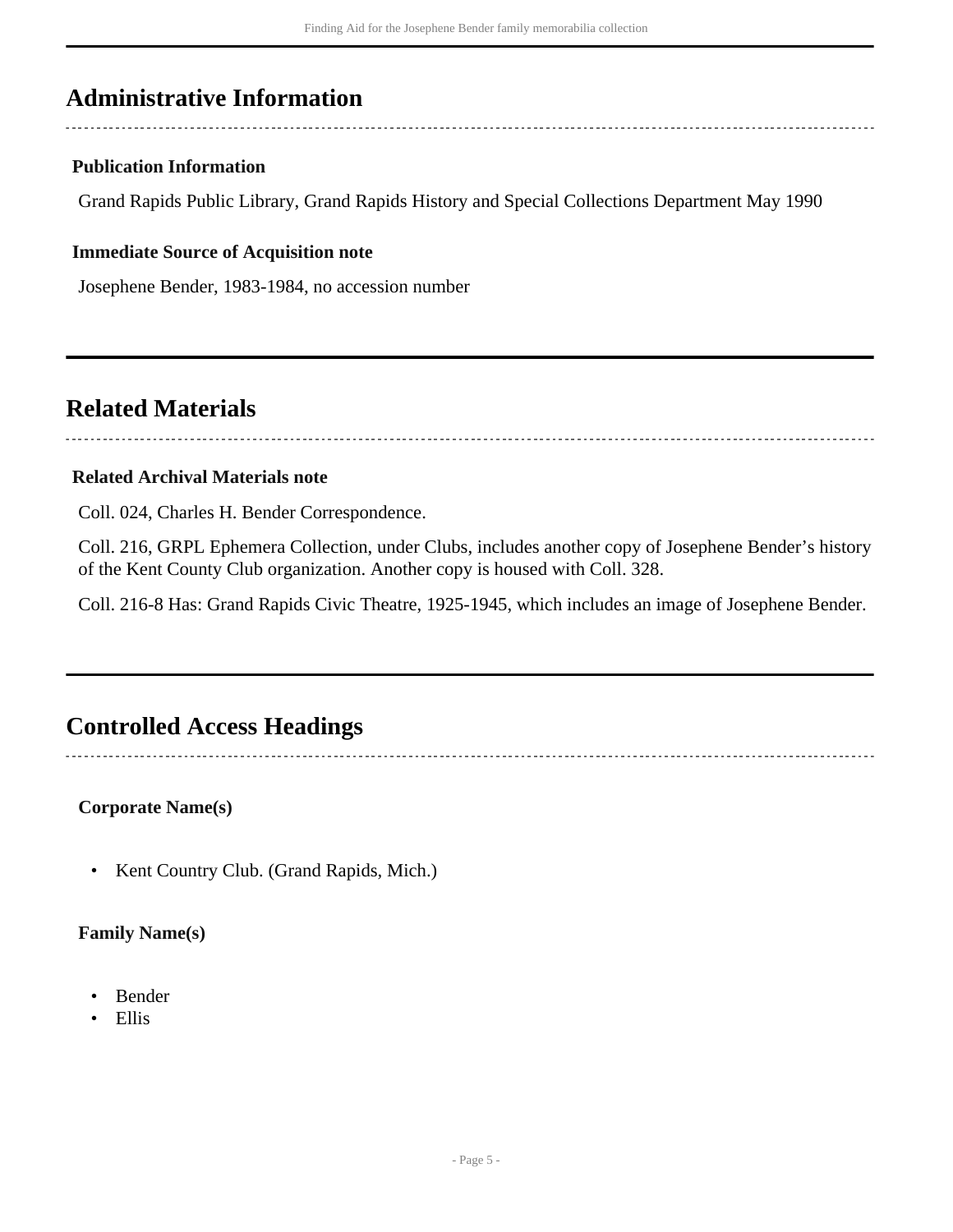## **Genre(s)**

• family papers

## **Geographic Name(s)**

• Grand Rapids (Mich.) -- History

## **Subject(s)**

- Confederate States of America -- Army -- Chaplains.
- United States -- History -- Civil War, 1861-1865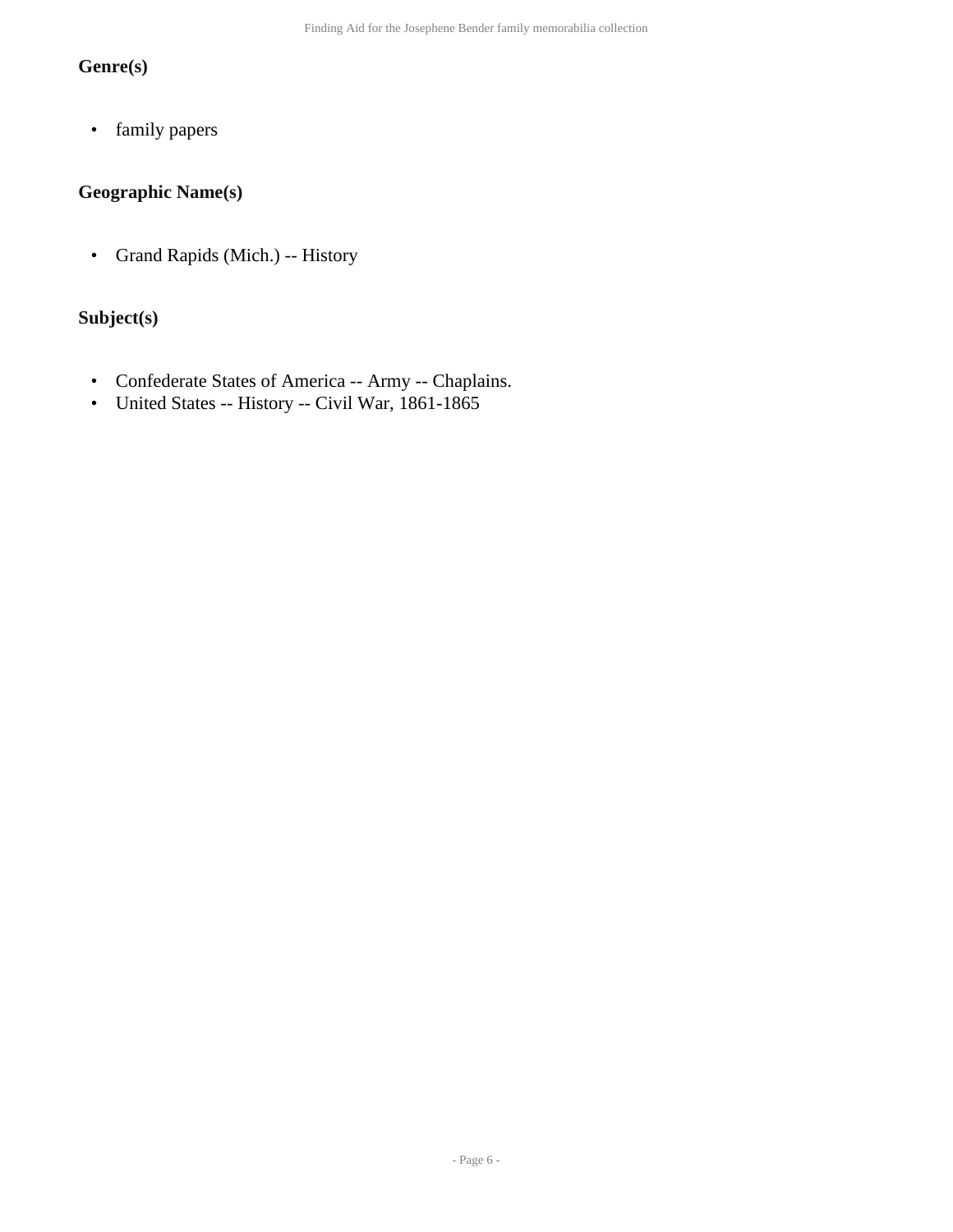# <span id="page-6-0"></span>**Collection Inventory**

#### <span id="page-6-1"></span>**Series I. Correspondence**

#### **Scope and Contents note**

Includes historical family correspondence, mostly original items. The Charles H. Bender items noted in the abstract are copied of originals found in Coll. 024.

|                                                                         | <b>Box</b>     | Folder         |
|-------------------------------------------------------------------------|----------------|----------------|
| 1862                                                                    | $\mathbf 1$    | $\mathbf{1}$   |
| 1864-1866.                                                              | $\,1\,$        | $\sqrt{2}$     |
| 1864-1868.                                                              | $\mathbf 1$    | $\mathfrak{Z}$ |
| 1865                                                                    | $\overline{2}$ | $\mathbf{1}$   |
| 1871                                                                    | $\mathbf{1}$   | $\overline{4}$ |
| 1891                                                                    | $\overline{2}$ | $\overline{2}$ |
| n.d.                                                                    | $\mathbf 1$    | $\sqrt{5}$     |
| Correspondence, Charles Bender, 1917, 1923. [photocopies, See Coll. 024 | $\mathbf 1$    | $\sqrt{6}$     |

for originals]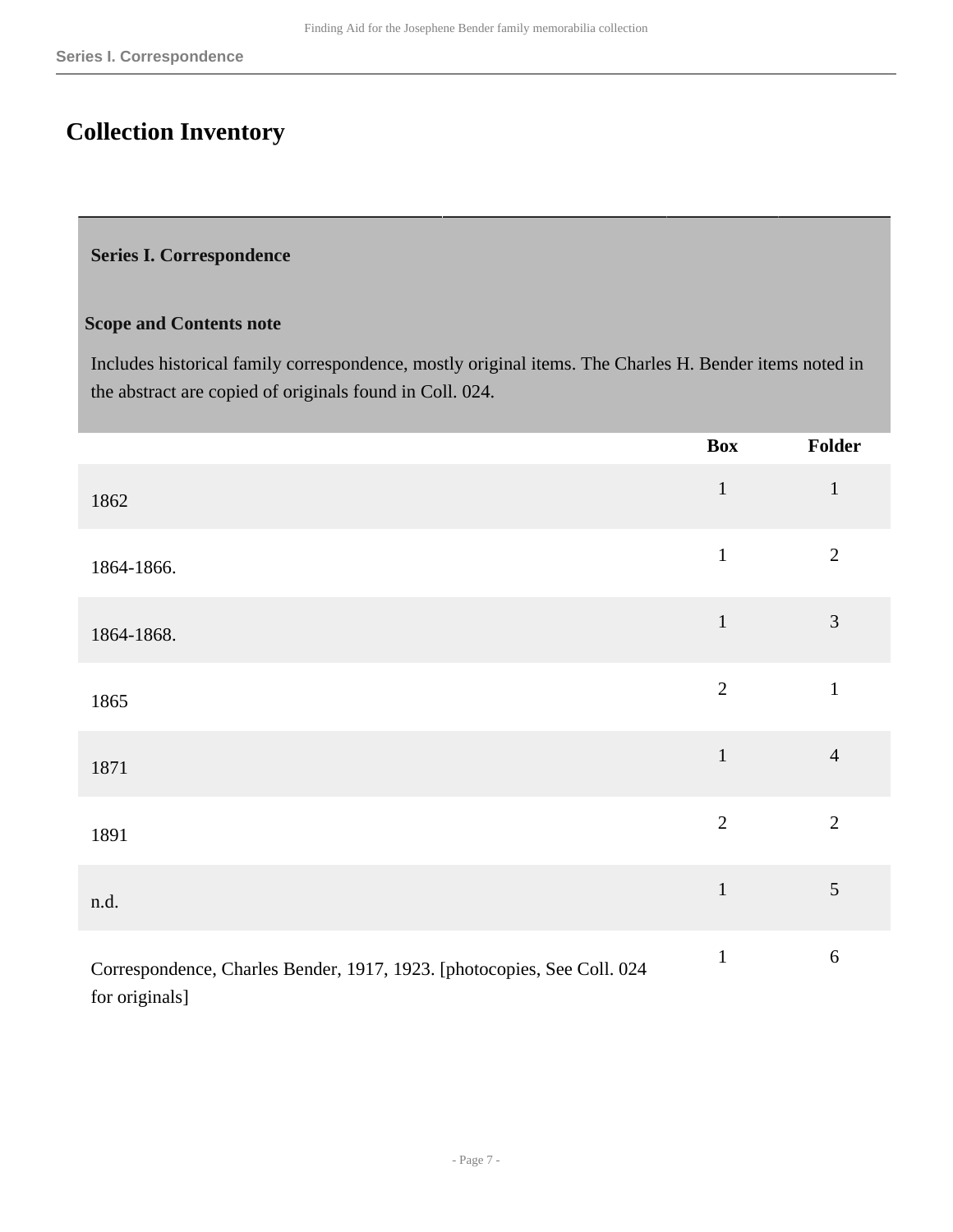## <span id="page-7-0"></span>**Series II. Photographs**

### **Scope and Contents note**

Includes images of individual family members, Grand Rapids groups, and family involved in activities in various parts of the U.S. and Great Britain.

|                                                                                                                                            | <b>Box</b>     | <b>Folder</b> |
|--------------------------------------------------------------------------------------------------------------------------------------------|----------------|---------------|
| People. Bender, Sallie Knapp, 1889, 1891, 1904, n.d. (7 5/16/2005)                                                                         | $\mathbf{1}$   | 7             |
| People. Bender Charles, 1905, n.d. (4 5/16/2005)                                                                                           | $\mathbf{1}$   | 8             |
| People. Knapp, Zac Ellis, and Knapp, Donna, n.d. (4 5/16/2005)                                                                             | $\mathbf{1}$   | 9             |
| People. Britain's Royal Family, ca. 1918. (3 5/16/2005)                                                                                    | $\mathbf{1}$   | 10            |
|                                                                                                                                            |                | <b>Box</b>    |
| People. Knapp, Rev. Theodore Judson, n.d. P.A. Miller's celebrated French Crystal<br>Picture. Jackson, Mich. [GLASS] (1 5/16/2005          |                | 4.5           |
|                                                                                                                                            | <b>Box</b>     | <b>Folder</b> |
| People. Groups, Beta Theta Pi, Feb. 7, 1914, with David Hunting first left.<br>Verso has large group identified as "2nd Assembly, 1914"    | $\overline{2}$ | 3             |
| Group photos, unidentified, Charles Bender and Frederick Stevens<br>families, Pan American exposition, Buffalo, N.Y., 1901. (13 5/16/2005) | $\mathbf{1}$   | 11            |
| Factory Interior, Britain, ca. 1910. (3 5/16/2005)                                                                                         | $\mathbf{1}$   | 12            |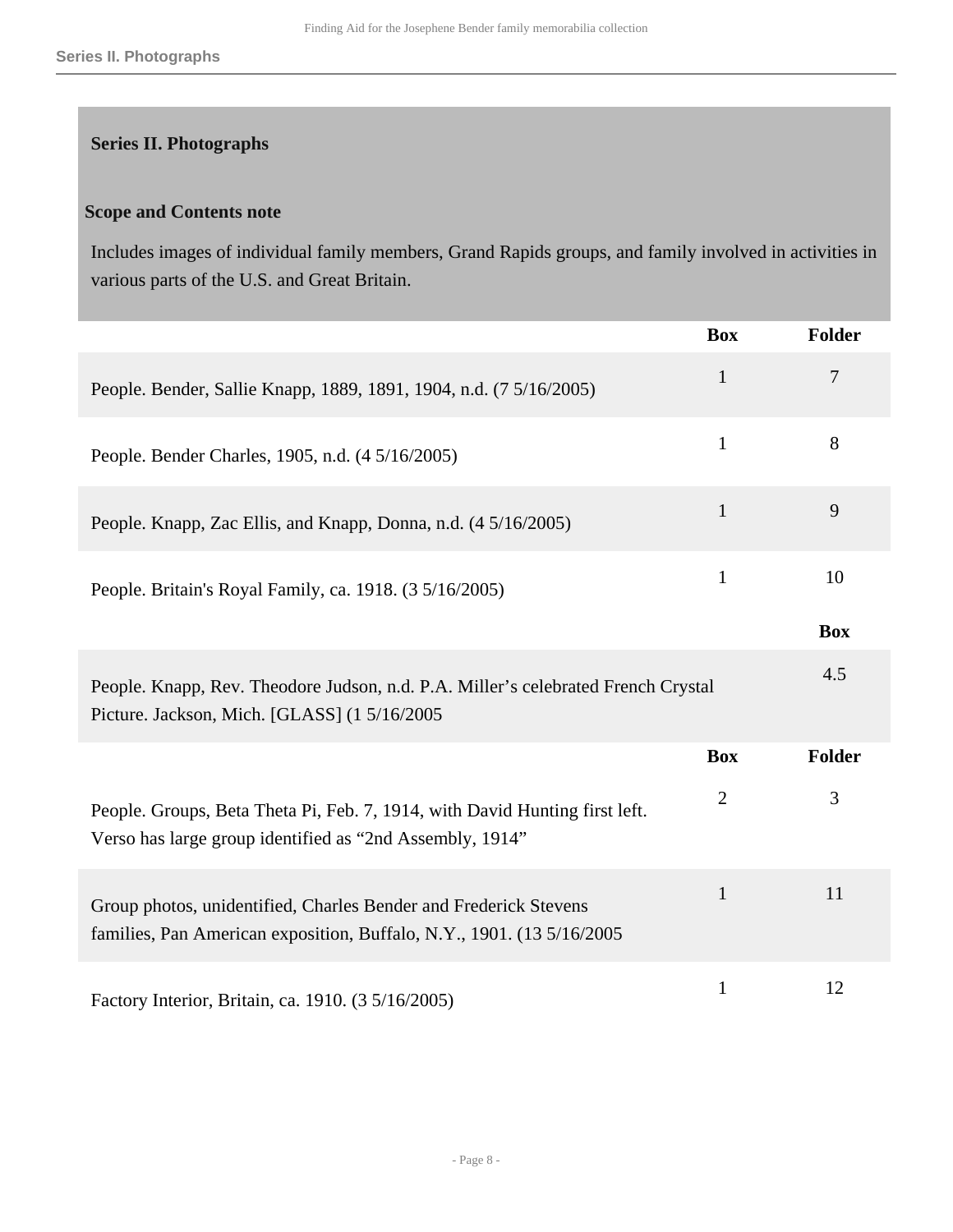**Series III. Ephemera**

| Headstone of Rev. Theodore J. Knapp, n.d. (3 5/16/2005)                     | 13 |
|-----------------------------------------------------------------------------|----|
| Streetcar, "The Honolulu" owned by Benjamin Hanchett, n.d. (1)<br>5/16/2005 | 14 |
| Theatrical productions, n.d. $(4, 5/16/2005)$                               | 15 |
| Zac Ellis Knapp Royal Family Factory Tour Album, 1918.                      | 8  |

## <span id="page-8-0"></span>**Series III. Ephemera**

## **Scope and Contents note**

Includes biographical information such as written biographies and a family genealogy, obituaries, wedding, certificates, a telegram and menu card. Also placed here is Dr. Knapps scrapbooks, evidently related to his sermons.

|                                                                  | <b>Box</b>     | Folder |
|------------------------------------------------------------------|----------------|--------|
| Menu Card, 1890, complimentary dinner for Charles Bender.        | 1              | 16     |
| Response to toast given at a dinner for Charles Bender, 1890.    | $\overline{2}$ | 4      |
| Sermon written by Rev. Theodore Knapp, 1892, News article, 1953. | 1              | 17     |
| Souvenir Program, the London United Tramways, 1913.              | 1              | 18     |
| Telegram, 1920.                                                  |                | 19     |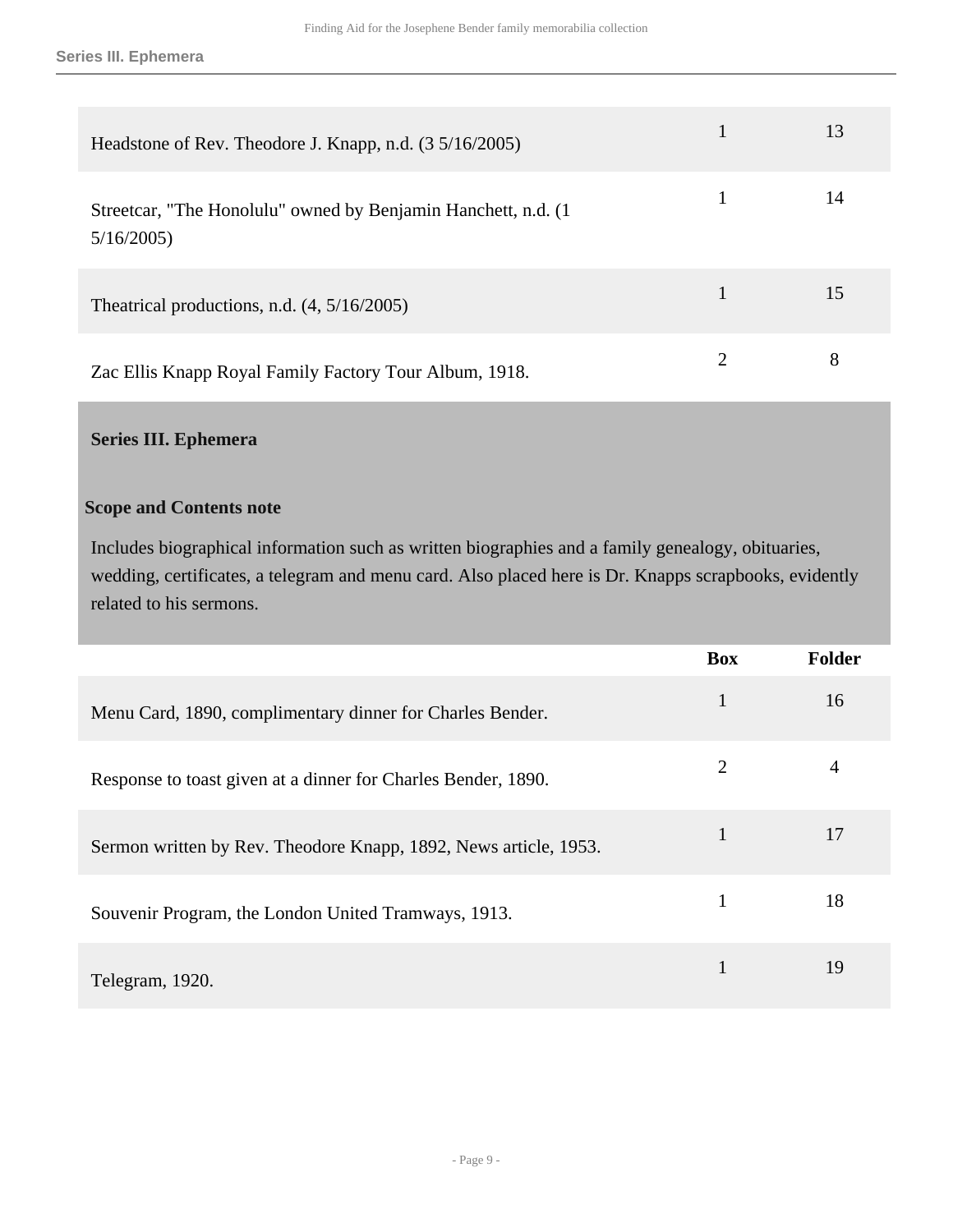| Inauguration of the Morden Extension and the Kennington Loop, Minutes<br>of Proceedings of a Luncheon, held at the Morden Depot (City & South<br>London Railway) on Sept. 13, 1926. [Great Britain] Mentions Mr. Knapp<br>as Director of Construction, pg. 12. | $\overline{2}$ | 5            |
|----------------------------------------------------------------------------------------------------------------------------------------------------------------------------------------------------------------------------------------------------------------|----------------|--------------|
| Knapp, Zac Ellis, obituary, 1926.                                                                                                                                                                                                                              | $\mathbf{1}$   | 20           |
| Charles Bender, Announcement, 1931.                                                                                                                                                                                                                            | $\mathbf{1}$   | 21           |
| Certificate, To Charles H. Bender, Chairman, Michigan State Emergency<br>Welfare Relief Commission, June 29, 1933. From William A. Comstock,<br>Governor.                                                                                                      | $\overline{4}$ | $\mathbf{1}$ |
| Broadside, T.O.T. Mutual Aid, ca. 1910. [Britain, WWI]                                                                                                                                                                                                         | $\overline{4}$ | 1            |
| United States Journal of Elocution and Oratory. V. 4, no. 1, Jan. 1891.                                                                                                                                                                                        | $\overline{4}$ | $\mathbf{1}$ |
| Charles Bender obituaries and memorials, 1936.                                                                                                                                                                                                                 | $\mathbf{1}$   | 22           |
| Newsclippings, 1936, 1976.                                                                                                                                                                                                                                     | $\mathbf{1}$   | 23           |
| Biography, Mrs. Charles (Sallie Knapp) Bender, 1945-1953.                                                                                                                                                                                                      | $\mathbf{1}$   | 24           |
| Wedding invitation, Zac Ellis Knapp, n.d.                                                                                                                                                                                                                      | $\mathbf{1}$   | 25           |
| Family Genealogy "The Uprooting of Captain Ellis," 1978.                                                                                                                                                                                                       | $\mathbf{1}$   | 26           |
| Rev. Dr. Knapp Scrapbook, n.d. [Poor condition]                                                                                                                                                                                                                | $\overline{2}$ | 9            |